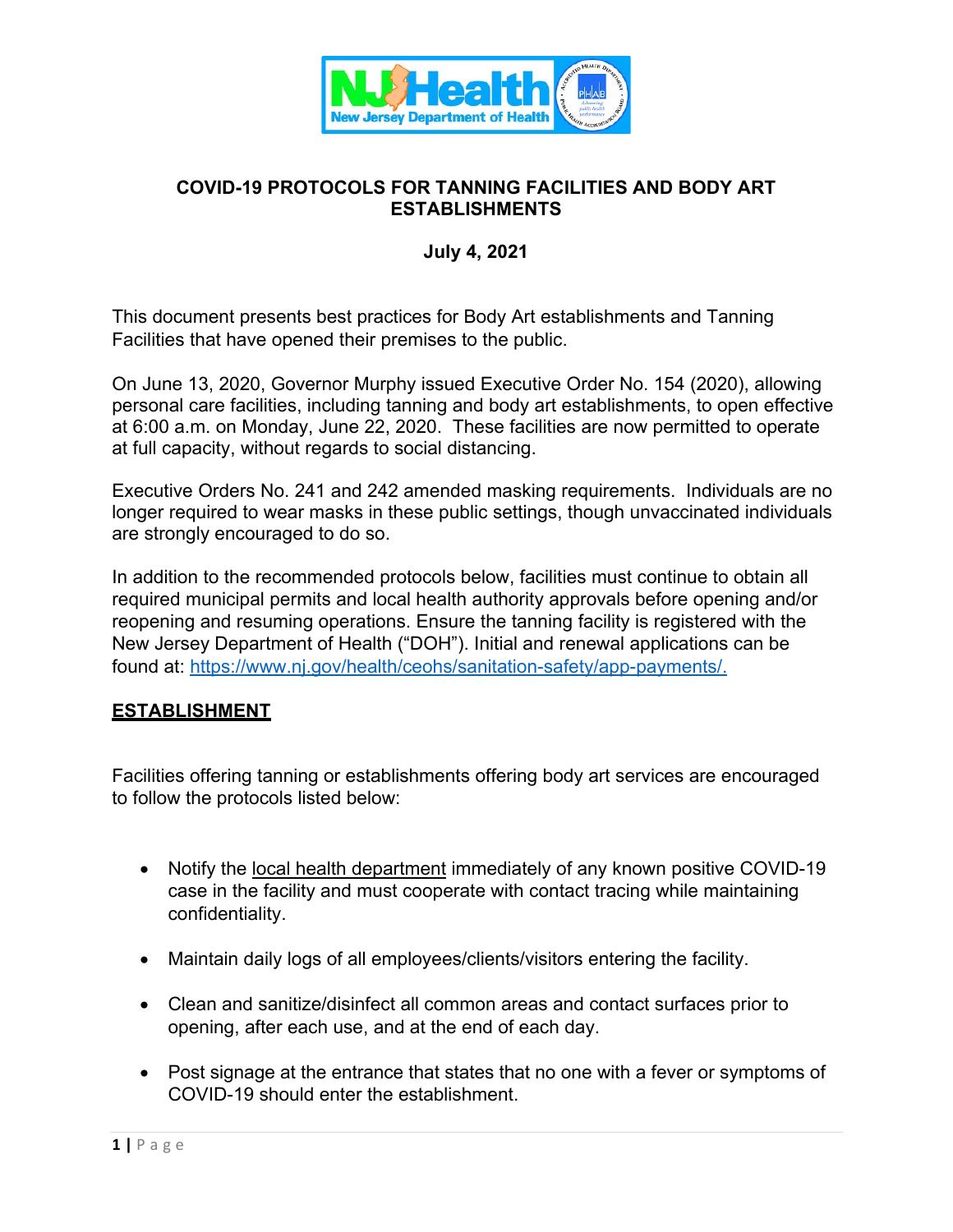

- Establish and implement a COVID-19 plan which, at a minimum, addresses training on illness reporting, infection control practices, social distancing, proper use of personal protective equipment, employee health assessment, and cleaning and disinfection procedures.
- Individuals entering the establishment are no longer required to wear masks in these public settings, though unvaccinated individuals are strongly encouraged to do so. Practitioners performing services are strongly encouraged to wear a mask.
- Routine disinfection and sanitization should be conducted for high-touch areas, such as doorknobs/handles, toilet areas, credit card machines, keypads, and counters to which the employees and clients have access.
- Provide sanitizing and disinfecting materials to staff, such as hand sanitizer and sanitizing wipes for hands and surface disinfecting wipes for environmental surfaces.
- Provide contactless/touchless payment options, wherever feasible.
- All tanning facilities and body art establishments are recommended to provide hand sanitizing station(s) meeting CDC requirements for hand sanitizers, with a minimum 60% alcohol.
- Encourage clients in tanning facilities to provide their own goggles or the facility should provide disposable goggles.

#### **Indoor Air / Ventilation**

#### **Consider utilizing the following measures to increase air flow and ensure proper ventilation within the facility:**

- $\circ$  Keep doors and windows open where possible and utilize fans to improve ventilation.
- $\circ$  Inspect and evaluate the heating, ventilation and air conditioning (HVAC) unit to ensure that the system is operating within its design specifications and according to existing building code standards.
- o Conduct routine maintenance as recommended by the manufacturer or HVAC professional.
- o Within the design specification of the HVAC unit: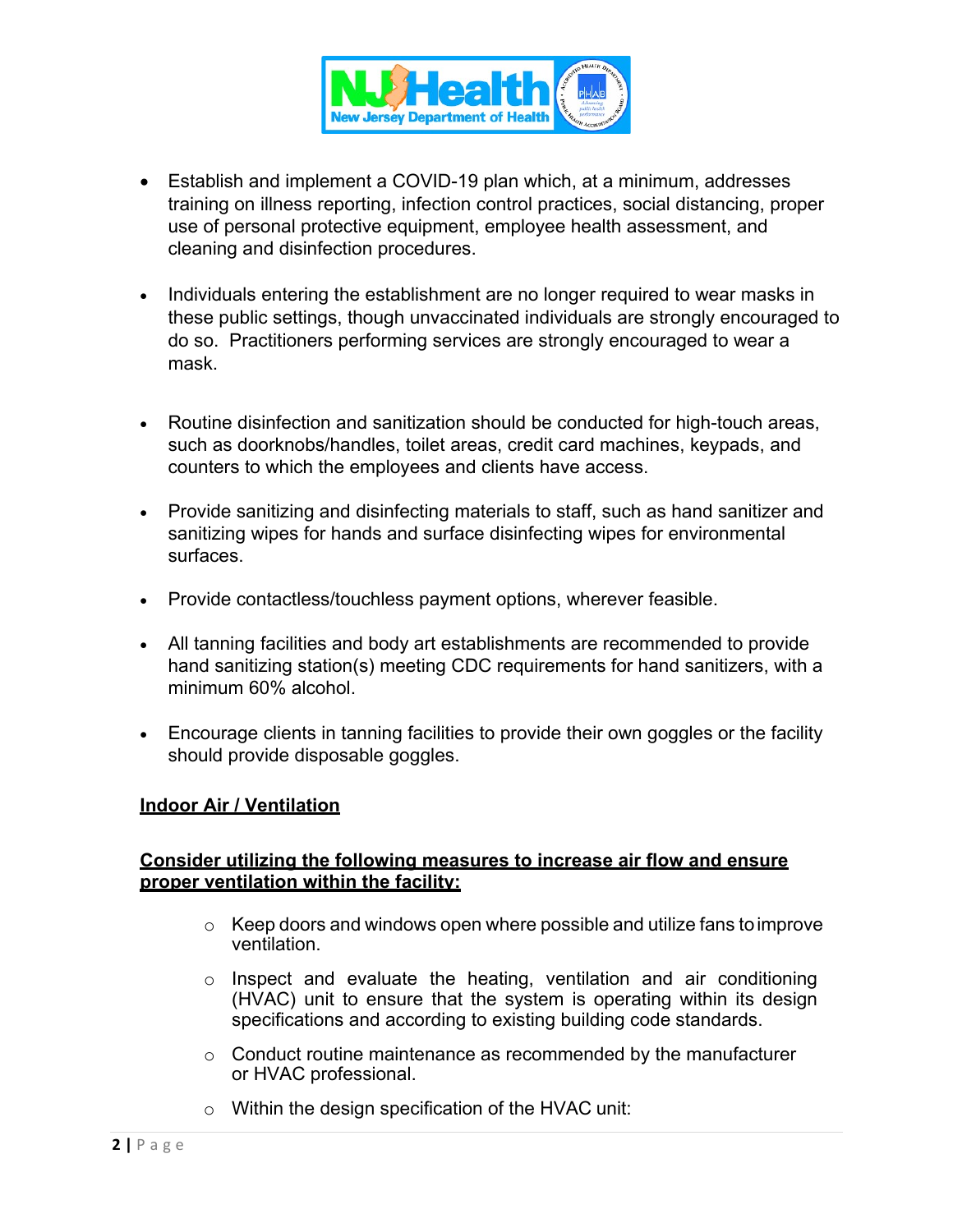

- Increase the volume of outdoor air to the maximum capacity while the facility is occupied.
- Reduce the volume of recirculated air being returned to the indoor spaces.
- Increase the volume of air being delivered to the indoor spaces to the maximum capacity.
- Select maximum filtration levels for the HVAC unit.
- Run the HVAC unit continuously while the facility is occupied.
- Run the HVAC unit for at least two hours before and two hours after the facility is occupied.
- $\circ$  Consider installing portable air cleaners equipped with a high efficiency particulate air (HEPA) filter to increase the amount of clean air within the facility.
- o Review and follow the latest CDC guidance for ventilation requirements.

# **EMPLOYEES**

Establishments are recommended to follow the health and safety protocols outlined below, to protect their employees, customers, and other visitors at the worksite:

- Provide sanitization materials, such as hand sanitizer that contains at least 60% alcohol and sanitizing wipes that are approved by the United States Environmental Protection Agency for SARS-CoV-2 virus to employees, customers, and visitors at no cost to those individuals;
- Ensure that employees practice regular hand hygiene, particularly when such employees are interacting with the public, and provide employees break time for repeated handwashing throughout the workday and access to adequate hand washing facilities. Employers may adopt policies that require employees to wear gloves in addition to regular hand hygiene. Where an employer requires its employees to wear gloves while at the worksite, the employer must provide such gloves to employees;
- Routinely clean and disinfect all high-touch areas in accordance with DOH and CDC guidelines, particularly in spaces that are accessible to employees, customers, or other individuals, including, but not limited to, restrooms, hand rails, door knobs, other common surfaces, safety equipment, and other frequently touched surfaces including employee used equipment, and ensure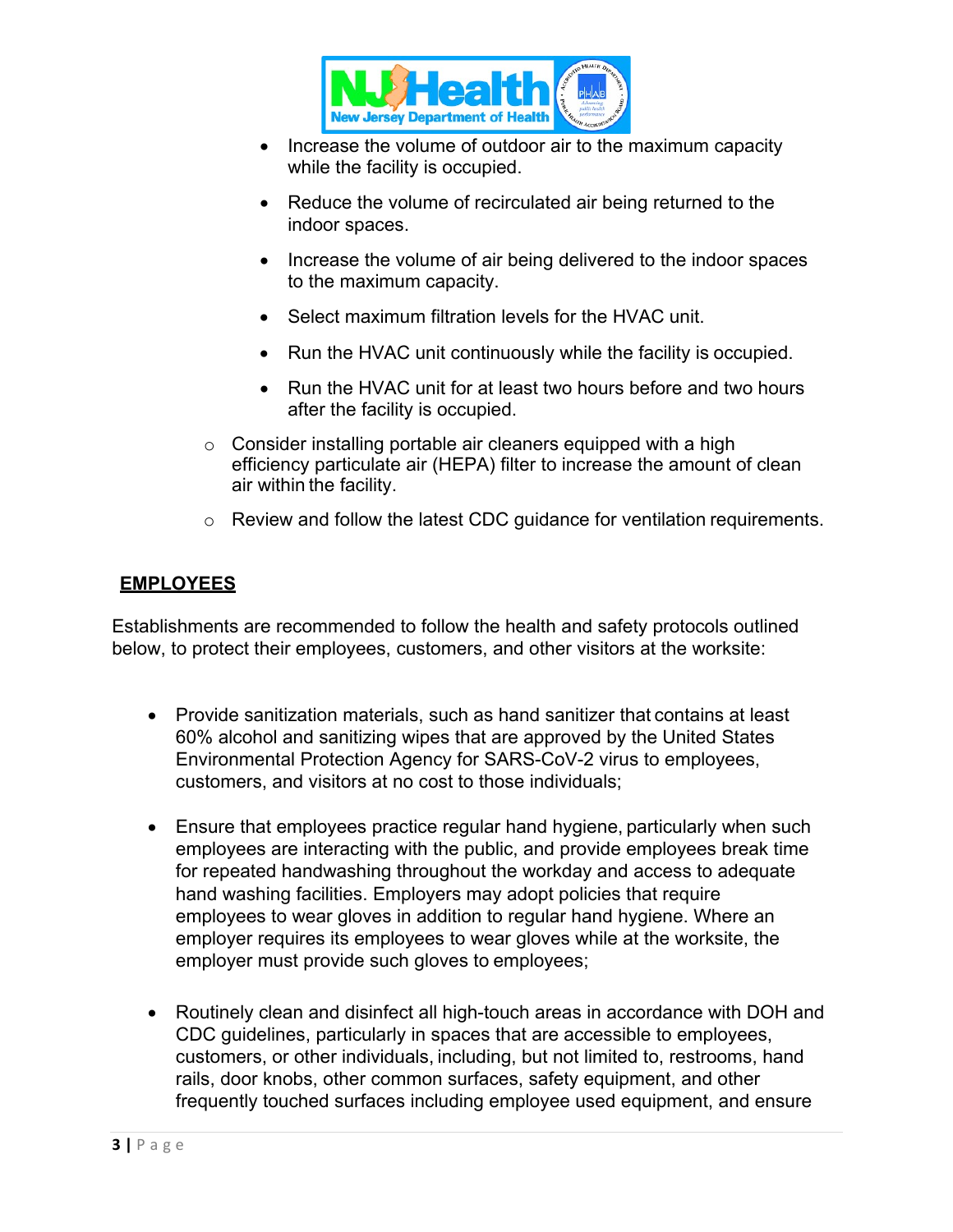

cleaning procedures following a known or potential exposure are in compliance with CDC recommendations;

- o Prior to each shift, conduct daily health checks of employees, such as temperature screenings, visual symptom checking, self- assessment checklists, and/or health questionnaires, consistent with CDC guidance, including latest CDC guidance regarding COVID-19 symptoms, consistent with the confidentiality requirements of the ADA, NJLAD and any other applicable laws, and consistent with any guidance from the Equal Employment Opportunity Commission ("EEOC") and the New Jersey Division on Civil Rights;
- Immediately separate and send home employees who appear to have symptoms, as defined by the CDC, consistent with COVID-19 illness upon arrival at work or who become sick during the day. Employers subject to the New Jersey Earned Sick Leave Law, New Jersey Family Leave Act, N.J.S.A. 34:11D-12 and/or federal leave laws must continue to follow the requirements of the law, including by allowing individuals to use accrued leave in the manner permitted by law and employer policy, when requiring employees to leave the workplace in accordance with the provisions of this subparagraph;
- Promptly notify all employees of any known exposure to COVID-19 at the worksite, consistent with the confidentiality requirements of the ADA and any other applicable laws, and consistent with guidance from the EEOC;
- Clean and disinfect the worksite in accordance with CDC guidelines when an employee at the site has been diagnosed with COVID-19 illness; and
- Continue to follow guidelines and directives issued by the New Jersey DOH, the CDC and the Occupational Safety and Health Administration, as applicable, for maintaining a clean, safe and healthy work environment.
- In addition to the recommendations above, establishments are encouraged to:
	- o Place tables in break rooms six feet apart and encourage outdoor breaks.
	- o Prohibit the use of small spaces (e.g. storage rooms) by more than one individual at a time.
- All employees should wash their hands when entering the facility, and before and after each client service.